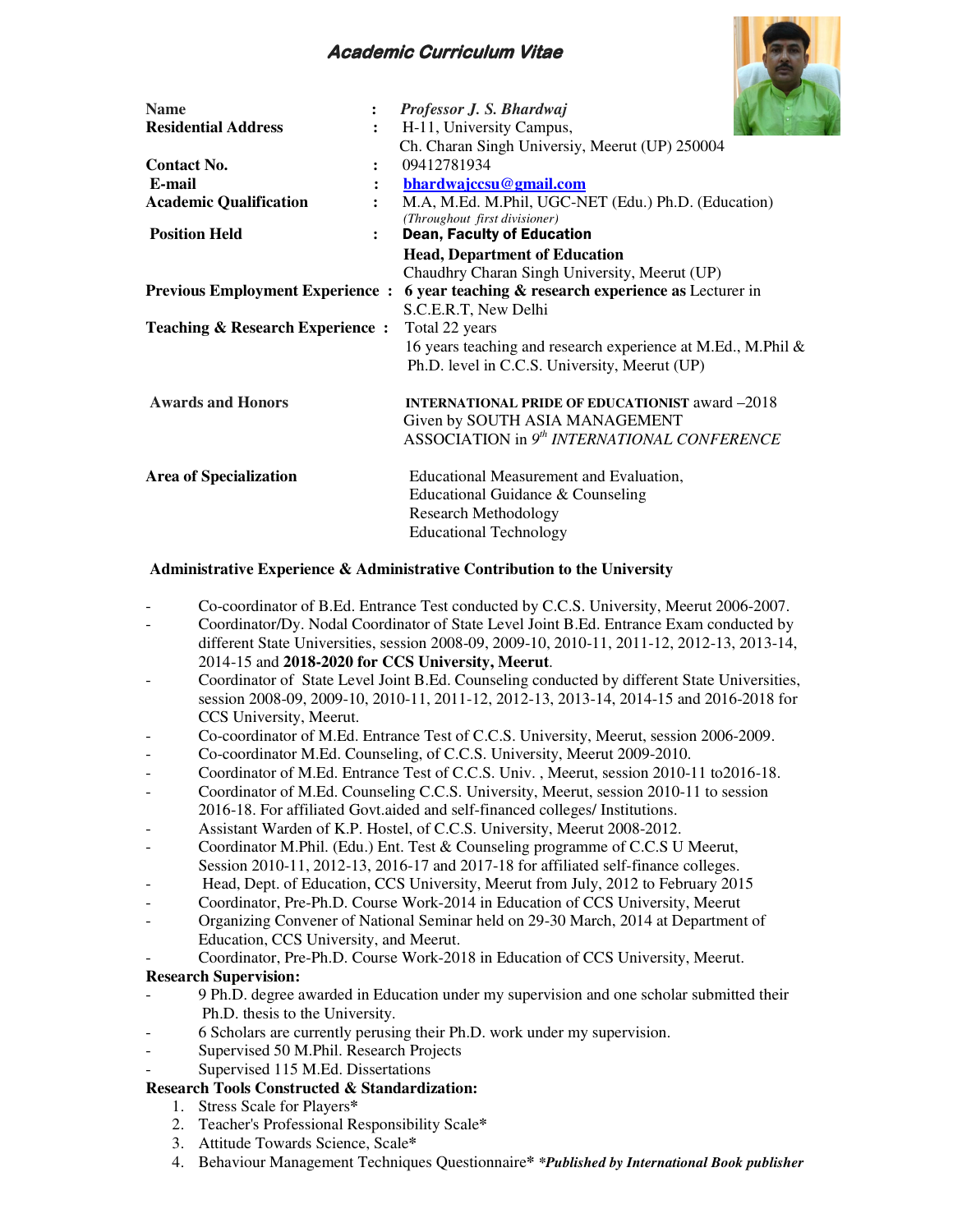**Book Written: - (**08 Books published in Education & 1 for Neo Literates) 1.अधिगमकर्ता का विकास एवं शिक्षण अधिगम प्रकिया (Published By Shri Gyan Sagar Publication, Meerut ISBN: 978-81-920370-4) 2.शिक्षा के दार्शनिक एवं समाजशास्त्रीय आधार (Published By Green Leaf Publication, Varanasi ISBN: 9789385087080) 3.शिक्षा में निर्दे ान एवं परामर्ी (Published By Book Ocean Publication, Varanasi ISBN:9789385087400) 4. सामाजिक परिवर्तन एवं सामाजिक नियंत्रण (Published By Book Ocean Publication Varanasi ISBN 9789385087370 5. भारतीय समाज मुद्दे एवं समस्याह (Published By Book Ocean Publication Varanasi ISBN 9789385087417 6.समसामयिकः भारत एक शिक्षा (Published By Rakhi Pradashan Pvt. Ltd AgraISBN:9789385195228) 7.सामाजिक अनुसंधान के तरीके (Published By Book Ocean Publication Varanasi ISBN 9789385087646 8.मनोवैज्ञानिक प्रकियाओं के मूल आधार (Published By Book Ocean Publication Varanasi ISBN 789385087639) -01 Book published for Neo-Literates by S. R C, Jamia Millia Islamia, and New Delhi under S S A

**Research Papers and Articles Published:-** 

-40 Research Papers are published in the National and International Research Journals.

-6 papers in Conference proceedings -2 chapters in contributed books.

#### **Research Publications:-**

1-परीक्षा प्रणाली में अनुचित साधनों का प्रयोग क्यों? *SETU, PUBLISHED by U G C New* Delhi, Issue 07pp.35-38. 2.निर्विद्यालयीकरण: एक पुनर्विचार *SETU PUBLISHED By U G C New Delhi Issue 8 pp. 55-59.* 3 उदारीकरण के परिवेश में राष्ट्रीय वेतन नीति कैसे बने? SETUPUBLISHED By UGC N. Delhi Issue 02 pp. 53-55. 4.परीक्षा प्रणाली के मूल्यांकन का ओचित्य *PRIMARY TEACHER PUBLISHED By NCERT N. Delhi Issue-04 pp 30-32* 

5 Learning Style *The Primary Teacher Published By NCERT,N Delhi Vol. XXXI No. 3-4 July-Oct.2006 pp. 75-79*  6 आचार्य रजनीश के शैक्षिक विचारों की उपादेयता : उदीयमान भारत के परिप्रेक्ष्य में Gurukul, KITE Meerut Vol. 1, *December- 2008, pp 15-18.* 

7 Academic Alienation among Secondary School Students. *Medha JP Institute Mrt, Vol.1, July 2011, pp. 124-135*  8 Study of Teacher Effectiveness of Senior Secondary School Teachers with Regard to their Personality Type, *Journal of Teacher Education and Research, volume-8 . No-1 RAM-EESH Instt. of EDUCATION, Noida , June-2013, pp. 52-60* 

9 माध्यमिक स्तर के शिक्षको की पर्यावरण की जागरूकता का व्यक्तित्व के आयाम के सन्दर्भ में तुलनात्मक अध्ययन *Medha , J.P. Institute Meerut, Vol. -3, July. 2013, pp. 1-9.* 

10 उच्च शिक्षित ग्रामीण एवं शहरी अनुसुचित जाति के परिवारो के सामाजिक परिवर्तन के प्रति दुष्टिकोण Shodh Giyantika, *Samadhan Sanstha Meerut Vol. 01, October, 2013, . pp. 21-24* 

11 माध्यमिक स्तर के शिक्षको की पर्यावरण की जागरूकता का विषय वर्ग के सन्दर्भ में तुलनात्मक अध्ययन International *Journal of New Era Research, Rajasthan, Vol. 1(2), March 2014, pp.72-81* 

12 Teacher Effectiveness of Senior Secondary Secondary School Teacher and Emotional Intelligence *Recent Educational & Psychological Researches , Roorkee, Vol.1(3), June 2014 pp. 11-15* 

13 A Study of Stress and Adjustment between Extrovert and Introvert Volleyball Players *Journal of Teacher Education and Research, ,. RAM-EESH Instt. of EDUCATION, Noida Gautambudh Nagar June- 2014, Vol. 8(02), June, 2014, pp.* 

14 Altruistic Behavior and Stream of Senior Secondary Students Journal of Education & Psychological Research *Journal of Teacher Education & Research, C.L.D.S. Society, Rewari, Vol.4(02), pp. 226-230* 

15 A Comparison of Socio-economic Status and Adjustment of Volleyball Players *Anusandhan Anveshika , Vol. 4 , July 2014, pp. 05-12.* 

16 Behavior Management Techniques and Personality Type of Primary School Teacher *15 Days Law School B H U Varansi Volume -62 February 2014, pp. 05-10* 

17 Behaviour Management Techniques and Type of Schools *The Public (Problems & Solutions), Law School, BHU, Varanasi, Vol.- 3, No.- 01, Jan-Mar, 2014 pp 45-50* 

18 Socio-Economic Status and Different Levels of Volleyball Players *Anukriti, BHU, Varanasi, Vol.- 1, Jan-Mar, 2014, pp 39-44* 

19 Managing Techniques and Level of Emotional Intelligence of Teachers *Gyan Bhav, Gyan Mahavidhyala, Aligarh, Vol-3, Issue-5, Aug'2014, pp 07-16* 

20 Developing an Attitude Scale towards Science at Middle School Level *International Journal of Education and Science Research Review, Vol-1, Issue-1, Feb'2014, pp 6-13* 

21 अनुसूचित जाति के विद्यार्थियों की शैक्षिक उपलब्धि पर सामाजिक–आर्थिक स्तर का प्रभावः एक अध्ययन International Journal of *Trends in Humanities and Social Science, Vol-4, Issue-5, 2015* 

22 Construction and Standardization of Scientific Value Scale for Middle School Level *International Journal of Education and Science Research Review, Vol-2, Issue-3, Jun'2015, pp 1-8* 

24 राष्ट्रीय आन्दोलन–गांधी जी के पत्रों का योगदान National Journal of Research Review, Vol-5,Jul' 2015, pp 53-57 24 Preferred Learning Styles of Visually Impaired and Sighted adolescents in relation to their age difference *International Journal of New Era Research Volume-II, Issue-3, Septemeber 201* 

*25Altruistic behaviour and Stream of Senior Secondary Students*- Journal of Educational & Psychological Research, Rewari (Haryana) Vol. 4, No. -2, July 2014.

26Behaviour Managing Techniques and Level of Emotional Intelligence of Teachers – Gyan Bhav-An International Journal, Gyan Mahavidhyalaya, Aligarh, (UP) India Vol. 3, August 2014.

27 Developing a Scale for Scientific thinking at School Level, *International Journal of Education and Science Vol-1, Issue-I1, Feb'2015,PP18-25*